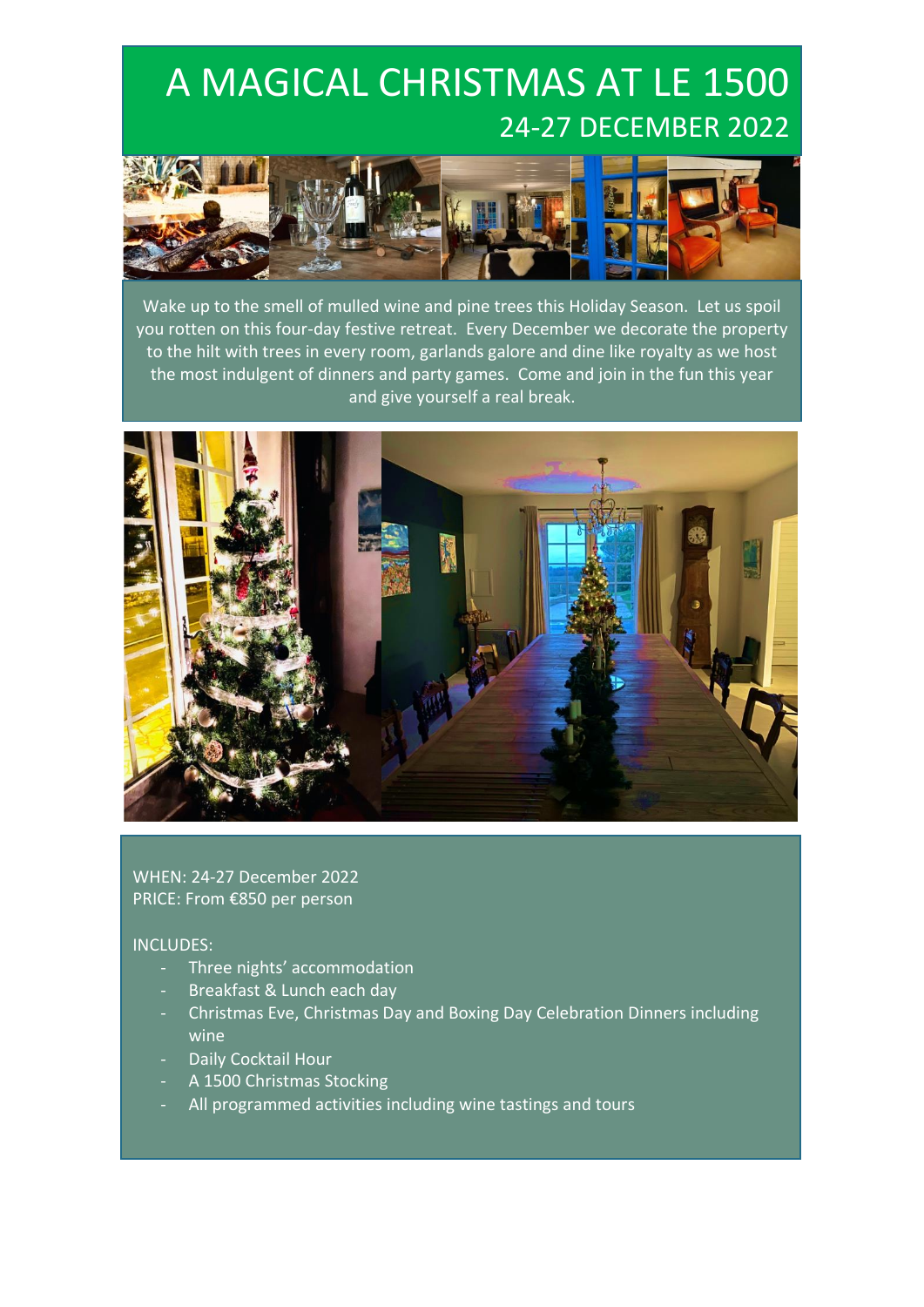### **THE PROGRAMME**

**All activities are indicative only. Guests are welcome to pick and choose whether they participate. We want our guests to have a relaxing holiday and nothing is obligatory!**

**Saturday 24 December.** Check in from 15h00. Relax & Acclimatise. 18h30 Cocktail Hour. 19h30 Classic French Christmas Eve Supper.

**Sunday 25 December.** 09h30 Christmas Brunch with Stockings 11h00 Festive Chateau Walk to visit Sammy the Donkey. 13h30 Festive Snacks & Carols around the Tree. 15h00 Movie Time. 17h00 Cocktail Hour. 18h00 Traditional Christmas Dinner with wine.

**Monday 26 December.** 09h00 Breakfast. 09h30 Christmas Market and Medieval Bastide Town visit. 15h00 The 1500 Boxing Day Lunch and Party Games. 19h00. Movie Time with Festive Snacks.

**Tuesday 27 December.** 08h00 Light Breakfast. 10h00 Depart Le 1500. Or stay longer and have a few days to relax before joining us for our New Year's Eve event in the Café 1500. Preferential rates available for our Holiday Season longer stay guests.

#### **THE ACCOMMODATION**

Le 1500 is a small group of historic buildings dating back to the Twelfth Century, situated in the heart of Saussignac, a hilltop village in the South West of France. The property is a beautiful marriage of contemporary design and medieval history where guests will find a quiet corner to read a book or join the party zone elsewhere.

Our rooms each tell a story and are beautifully appointed, each with ensuite bathroom and plenty of space to relax as well as sleep. The rooms are equipped with a secure safe, bathroom products and pool towels are provided.